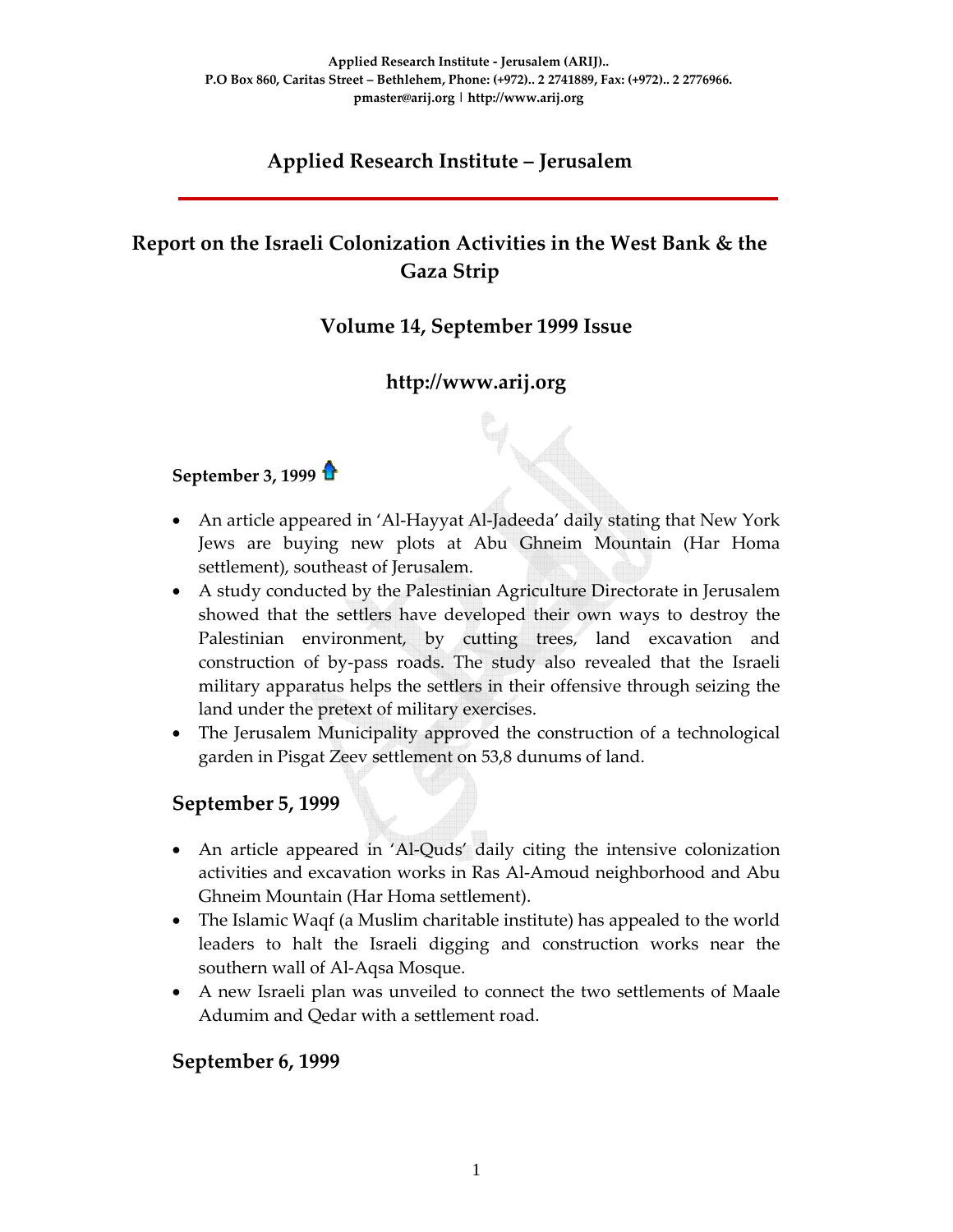- The Israeli occupation authorities stepped up their colonization policy by unearthing and uprooting scores of fruitful trees at Kafr Qaddum in Nablus District.
- The Israeli military forces in Hebron have issued a military order to close the Ibrahimi Mosque for Muslim worshippers for six days this month during the Jewish holidays. Access will only be granted to settlers and orthodox Jews.

### **September 7, 1999**

• A report appeared in 'Al-Quds' daily remarking that Israel has seized 1,741 dunums of fertile land during Barak's tenure.

### **September 12, 1999**

• In the Hebron District, the settlers of Karmei Tsur, which is constructed at the expense of Halhul and Beit Ummar land, seized a piece of land owned by the Maddiya family from Halhul in order to open a new road, 400 meters in length.

## **September 16, 1999**

• A recent study conducted by the Applied Research Institute‐Jerusalem (ARIJ) estimated that the total area of Palestinian land seized by the Israeli government since the signing of the Wye Memorandum in 1998 through the end of July 1999 reached 167,264 dunums, representing 2.9% of the total area of the West Bank. Some 33,467 trees have been uprooted, and approximately 266 houses have been demolished.

#### **September 17, 1999**

- An article appeared in 'Al-Hayyat Al-Jadeeda' daily stating that the Israeli Housing Ministry recently endorsed a plan to construct a huge Israeli tourist settlement on thousands of seized land in the south of Bethlehem in the Etzion Block. The project will be called "The Small Switzerland", which aims at converting large stretches of land between Bethlehem and Hebron to tourist areas.
- The Israeli authorities have started constructing ten permanent housing units in Rachelim settlement near Yatma village, south of Nablus. Nearby, two settlement roads were opened at the eastern and southern part of Rachelim settlement.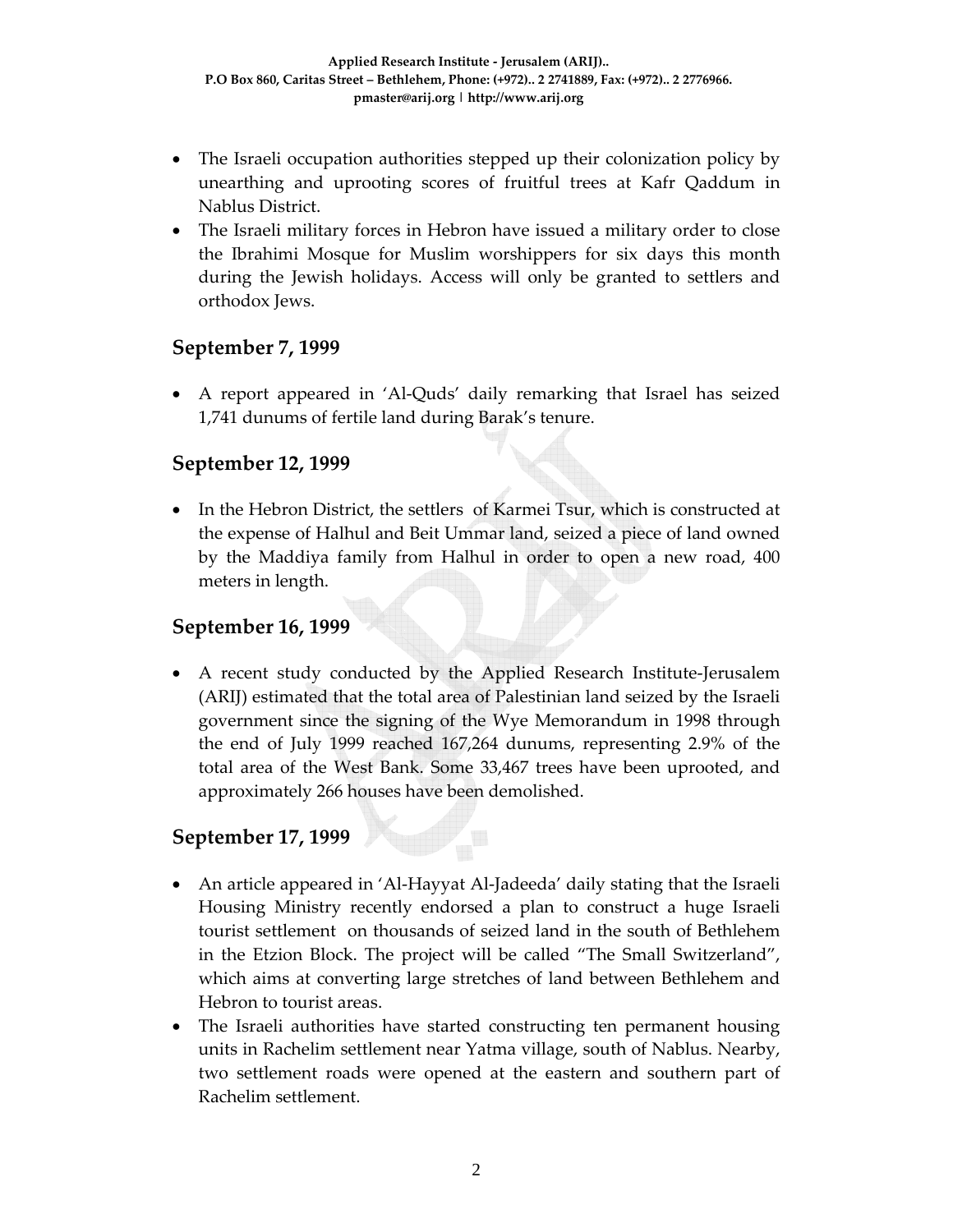• According to an article appeared in 'Al‐Quds' daily, an Israeli real estate company intends to construct a Jewish neighborhood in El Shiekh Jarah neighborhood, East Jerusalem.

## **September 18, 1999**

- A study conducted by the Alternative Information Center (BADIL) indicated that the Israeli authorities have confiscated approximately 11,184 Jerusalemite identity cards through the last four years. Up to April 1999, 127 IDs were confiscated from Palestinian Jerusalemites.
- The settlers of Susya have expanded its boundaries northwards and eastwards. They have moved the electricity poles outside the settlement's former fence, and installed 10 caravans on 4 dunums of land belonging to the Shreiteh family, which has lost approximately 150 dunums to the settlement.

### **September 20, 1999**

• A new checkpoint is planned and currently being built between Jerusalem and Bethlehem. When completed, the new checkpoint will run parallel to the existing one and be used by Palestinians only. Palestinians with permits to enter Jerusalem will have to park their cars on the Bethlehem side, walk 650 meters along a fenced pathway, and then present their documents to Israeli military personnel.

#### **September 21, 1999**

• Israeli authorities prohibited the villagers of Kh. Beit Skariya from cultivating their 80‐dunum land in an attempt to seize it under the pretext of being 'state‐owned land'. The Israeli scheme is refuted by the landowners who have documents, dating back to the Ottoman Period, proving their ownership of the land.

#### **September 23, 1999**

• Jewish settlement leaders confirmed that they plan to block an internationally funded project to help Palestinian agriculture south of Bethlehem. The settlement leaders said that the project is located in an area under full Israeli control and which Barak has pledged would become part of Israel in a final status settlement. The agriculture project is located in the Etzion enclave between the settlements of Neve Daniel and Efrat.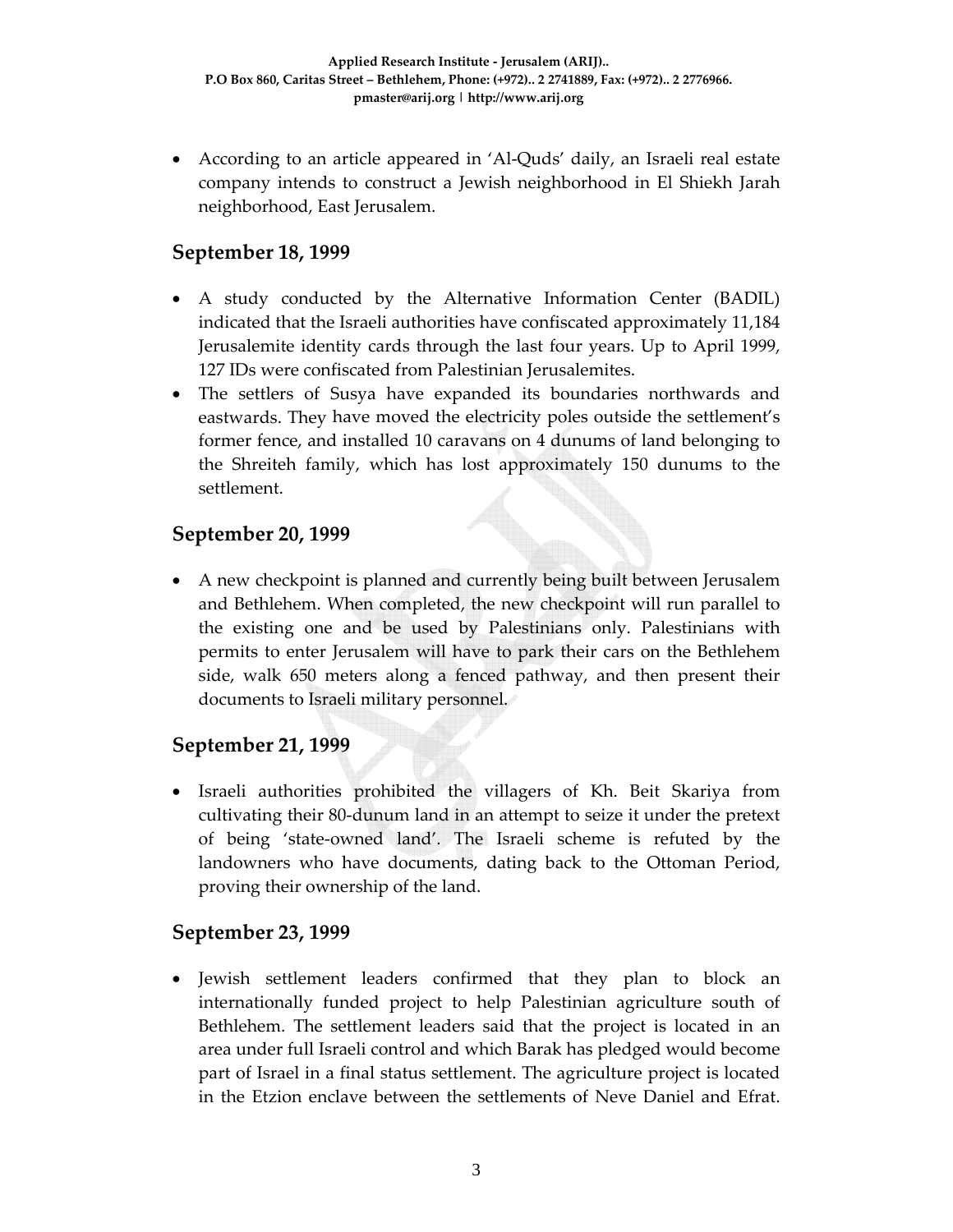The project is being funded by the United Nations and will be established on about 100 acres of land.

- In an attempt to seize more Palestinian land and expand existing settlements in Nablus District, the settlers of Rachel and Shvut Rahel attacked Palestinian land in Jalud and Qaryut villages, south of Nablus. Also, a group of Jewish settlers seized Sahl El Mubasher in the east of the area and cultivated it with dozens of olive nurslings.
- In the Hebron District, the settlers of Telem near Tarqumia village fenced around 40 dunums of land owned by El Muraqtan and Abu Sakur Palestinian families endeavoring to construct additional housing units to the settlement.

 $\mathbb{Q}_\mathbb{C}$ 

## **September 24, 1999**

- The Israeli occupation authorities are considering a plan to relocate the Jerusalem's central vegetable market (El Hesba) in East Jerusalem, so as to build in its place a 200 Israeli bedroom hotel.
- According to 'Yeroshleim' newspaper, the Israeli "Logan Company" has bought a seven‐dunum plot of land at the southern entrance to the city of Jerusalem in order to construct a new settlement neighborhood. The newspaper also pointed out that the Israeli company intends to demolish an old Palestinian building on the same plot in preparation for building the settlement neighborhood which will include 3‐ storey buildings.

## **September 26, 1999**

- Israel's Housing and Construction Ministry has issued 2,600 new tenders for house constructions in the settlements of the West Bank. All those tenders were issued after the new government came to power in July and 1,000 of them were slated for the Maale Adumim settlement city and others for several Jewish settlements in the West Bank.
- Just after the Sharm El Shiekh Memorandum was signed, the Israeli military forces closed off 23,000 dunums of land belonging to the Palestinian villages of Beit Ula and Edna, west of Hebron.
- In the Jenin District, the Palestinian District Civil Liaison Offices (DCL) filed a legal complaint against Qaddim settlers who constructed a road through Palestinian land from Qabatiya village, and fenced it with barbed wire.

## **September 27, 1999**